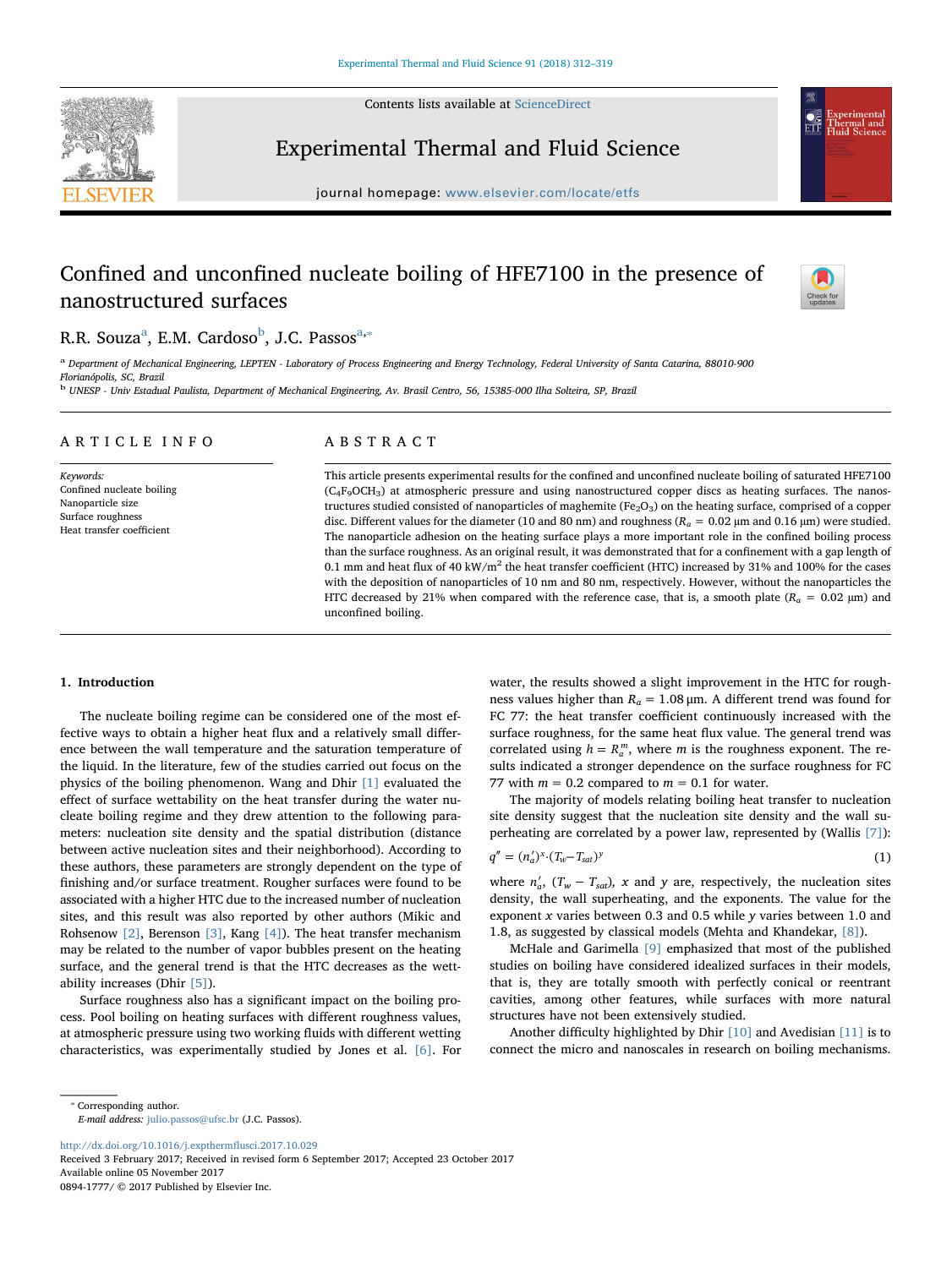| Nomenclature |                                                                   | $T_{sat}$<br>$T_w$ | saturation temperature of the fluid<br>surface temperature |
|--------------|-------------------------------------------------------------------|--------------------|------------------------------------------------------------|
| Alphabetic   |                                                                   | Greek letters      |                                                            |
| <b>CHF</b>   | critical heat flux                                                |                    |                                                            |
| <b>HTC</b>   | heat transfer coefficient                                         | ρ                  | density                                                    |
| <b>SEM</b>   | scanning electron microscopy                                      | $\sigma$           | surface tension                                            |
| AFM          | atomic force microscopy                                           | $\boldsymbol{v}$   | specific volume                                            |
| h            | heat transfer coefficient                                         |                    |                                                            |
| $h_{lv}$     | latent heat of vaporization                                       | Subscripts         |                                                            |
| L            | capillary length $(L = \sqrt{\frac{\sigma}{g(\rho_l - \rho_v)}})$ |                    |                                                            |
| q''          | heat flux                                                         |                    | liquid                                                     |
| $R_a$        | average roughness                                                 | $\mathcal V$       | vapor                                                      |
| S            | gap size                                                          |                    |                                                            |

Recent studies focused on the effect of nanostructures and nanofluids on the nucleate boiling regime have shown that the behavior of the boiling process is very sensitive to changes in the surface characteristics, especially the number and shape of nucleation sites (Wen [\[12\]](#page-6-11), Shahmoradi et al. [\[13\]](#page-6-12)).

The deposition of nanoparticles on the heating surface increases the surface roughness and the wettability, and the critical heat flux (CHF) can be significantly improved. Rainho Neto et al. [\[14\]](#page-6-13) measured the HTC and the CHF during the nucleate boiling of water in the presence of nanoparticles of alumina, maghemite and carbon nanotubes (CNTs). They showed that the CHF increased by 26–37% for all tests when compared with the reference case for water. The heat transfer coefficients were almost the same with the deposition of CNTs on the copper plate and lower for the other two nanoparticles, when compared with the reference case (copper in water as the base fluid).

Concerning the heat transfer coefficient, most researchers reported no change in the HTC, others observed a deterioration in the heat transfer (Kim and Kim [\[15\]](#page-6-14), Bang and Chang [\[16\]](#page-6-15), Kwark et al. [\[17\]\)](#page-6-16) and some authors have reported heat transfer enhancements (Kedzierski [\[18\]](#page-6-17), White et al. [\[19\],](#page-6-18) Heitich et al. [\[20\]](#page-6-19)). Nevertheless, authors generally agree that a CHF enhancement can be achieved, despite of the differences in the percentage reported (from 10% to 400%). Both the heat transfer coefficient and critical heat flux modifications can be attributed, mainly, to changes in the surface wettability due to the nanoparticles deposition.

Mehta and Khandekar [\[8\]](#page-6-7) suggested that the density of active nucleation sites,  $n'_a$ , can be affected by two mechanisms: (i) physical adhesion, blocking the active nucleation sites with nanoparticles and also reducing the radius of the cavities present on the heating surface; and (ii) a change in the contact angle/wetting characteristics due to the addition of nanoparticles in the base fluid. According to the authors, nanoparticle deposition could reduce the cavity radius, leading to a decrease in the HTC.

The effect of nanostructured surfaces on heat transfer has been experimentally observed in recent studies by Jun et al. [\[21\]](#page-6-20), Tang et al. [\[22\]](#page-7-0) and Lee et al. [\[23\]](#page-7-1). According to these authors, nanostructured surfaces have the potential to alter the surface properties, such as, wettability and thermal conductivity.

Narayan et al. [\[24\]](#page-7-2) carried out experiments to investigate the effects of the nanoparticle concentration, surface roughness and nanoparticle size on pool boiling heat transfer on a vertical tubular heater using water as the base fluid. Different heating surface roughness values (48, 98 and 524 nm) and alumina nanoparticle concentrations (0.5, 1 and 2 wt%) were analyzed. The results showed an enhancement or deterioration in the HTC depending on the combination of nanoparticle concentration, surface roughness and nanoparticle size. The authors introduced a surface interaction parameter (SIP), which is defined as the ratio between the surface roughness  $R_a$  and the particle size  $d_p$ , to take into account the heating surface characteristics and its interaction

with the nanoparticles deposited on it.

Ji et al. [\[25\]](#page-7-3) studied boiling heat transfer surfaces with uniform and non-uniform porous coatings using acetone as the working fluid, at atmospheric pressure, on different heating surfaces including a plain surface and surfaces with a thick porous coating with uniform particle layer thickness or with 2-D and 3-D porous coatings. In general, the authors observed that the 2-D and 3-D porous coatings significantly enhanced the pool boiling heat transfer and their explanation was based on the effects of the porous structure on liquid suction and the valley channel on vapor escape. According to Ji et al. [\[25\],](#page-7-3) these effects are dependent on the solid and liquid thermophysical properties, the pore parameters, such as pore size and distribution, and the porous layer thickness.

Kim et al. [\[26\]](#page-7-4) proposed a novel mechanism for HTC reduction and CHF enhancement using nanofluids  $(Al<sub>2</sub>O<sub>3</sub>/water nanofluits)$ . Below a critical concentration (0.001 vol% in this study), the CHF increases while the HTC decreases with increasing nanoparticle concentration. Above the critical concentration, both the CHF and HTC decrease with increasing nanoparticle concentration. According to the authors, this is because below the critical concentration the effective surface area increases and above the critical concentration the film resistance increases, blocking the cavities.

Souza et al. [\[27\]](#page-7-5) presented experimental results for HFE 7100 nucleate boiling on copper discs, nanostructured with maghemite (10 nm and 80 nm diameters) using the nanofluid evaporation technique. The surface roughness  $(R_a)$  was 0.16 µm before the nanoparticle deposition. The authors concluded that the microstructure of the nanostructured surfaces influences the heat transfer process in such a way that the surface defects can be treated as nucleation sites. Also, factors such as the size and quantity of these defects are important.

In several industrial applications where an immersion-cooling system is used it is very common that the space reserved for the vaporliquid system is small. In these situations, after the formation and growth of vapor bubbles, bubble deformation can occurs and the time for which the vapor bubble remains in the limited space increases. When this occurs, the nucleate boiling process shows a different behavior in relation to the heat transfer (Ishibashi and Nishikawa [\[28\]](#page-7-6), Katto et al. [\[29\],](#page-7-7) Passos et al. [\[30\]](#page-7-8), Cardoso and Passos [\[31\]](#page-7-9) and Cardoso et al., [\[32\]](#page-7-10)).

The effect of the gap size on the bubbles can be characterized by a dimensionless parameter known as the Bond number, Bo, defined as the ratio of the gap, s, between the heating surface and the unheated surface, and the capillary length,  $L = \sqrt{\frac{\sigma}{g(\rho_l - \rho_v)}},$ 

$$
Bo = \frac{s}{\sqrt{\frac{\sigma}{g(\rho_l - \rho_v)}}}
$$
\n(2)

where  $\sigma$ ,  $g$ ,  $\rho$ <sub>l</sub> and  $\rho$ <sub>v</sub> represent the surface tension, the acceleration due to gravity, the liquid density and the vapor density, respectively. As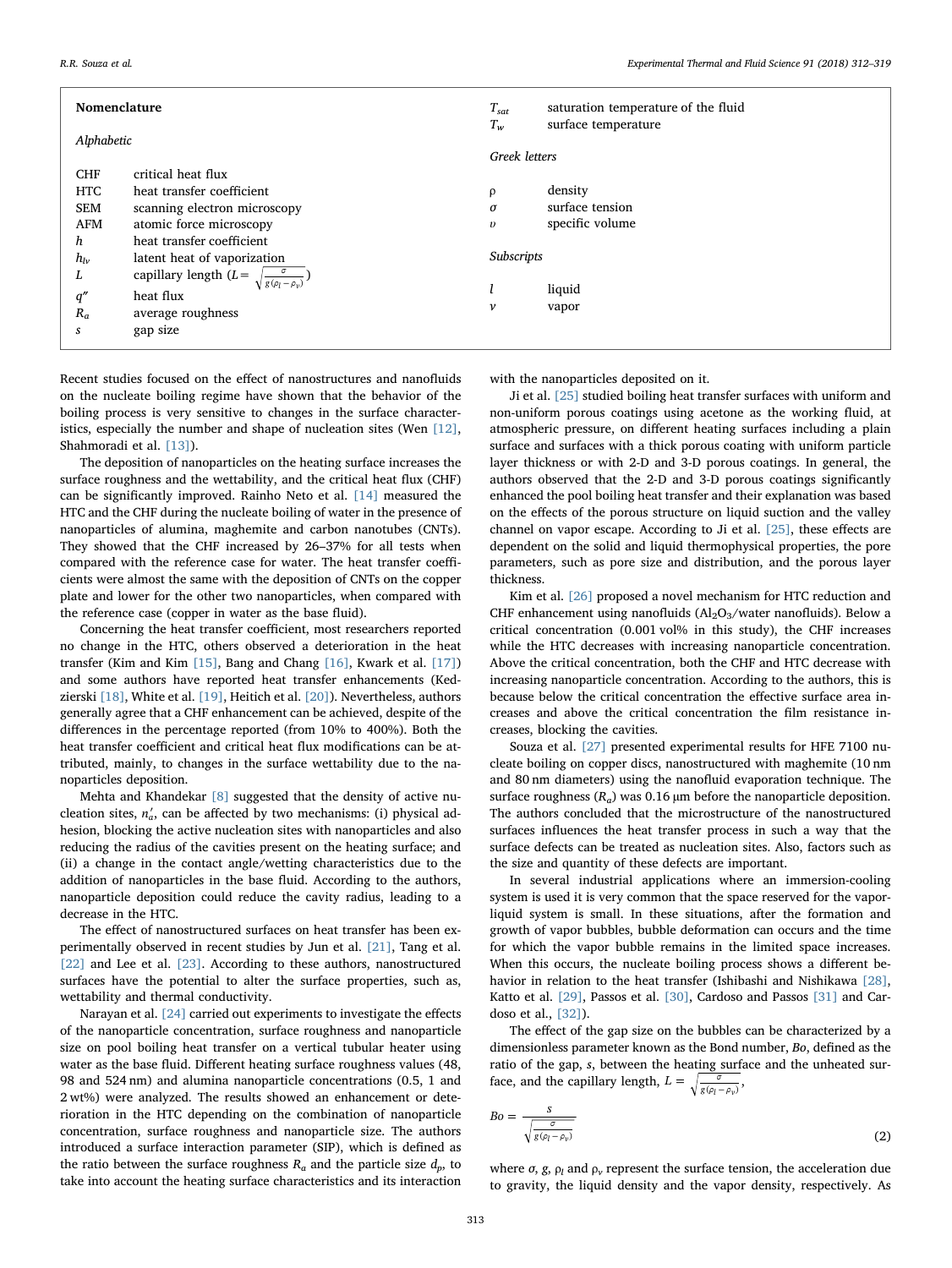demonstrated in [\[28,32\],](#page-7-6) for  $Bo < 1$  there is a gap size effect and the bubbles tend to be coalesced and deformed, while for  $Bo > 1$  the bubbles become isolated.

The characteristic most commonly observed is that the HTC increases when the confinement increases, which means a decrease in the distance between the heating and the non-heating surfaces, for low and moderate heat fluxes [28–[32\].](#page-7-6) However, with an increase in the heat flux, the vapor bubbles grow rapidly in the gap region and a large mass of vapor is formed which can reduce the cooling effect of the working fluid because the contact between the fresh liquid front and the heating surface is restricted, leading to a reduction in the heat transfer.

Yang and Liu [\[33\]](#page-7-11) analyzed five microporous surface coatings with thicknesses of 81, 109, 150, 182 and 225 μm, in confined and unconfined spaces. The microporous coating consisted of aluminum particles with diameters ranging from 11 to 38 μm, mixed with OB-200 and methyl-ethyl-ketone (MEK). The authors concluded that for surfaces with microporous coatings the HTC is affected by the (a) number of active nucleation sites, (b) bubble residence time on the heated surface and (c) changes in the thermal resistance of the microporous coating layer. For confined nucleate boiling, the unheated surface hindered the vapor from leaving the heating surface, leading to an increase in the wall superheating and, consequently, a decrease in the heat transfer performance.

The above review summarizes classical and recent results related to the effect of the surface roughness on the nucleate boiling HTC. Modifying the surface roughness can cause an inversion of the results, depending on the combination of the surface roughness and the diameter of the nanoparticles deposited on the surface. A second important point of this review was the effect of the modification of the heat transfer mechanism on nucleate boiling when the confinement conditions reduce the space available for the liquid and vapor, allowing an increase or a decrease in the HTC depending on the heat flux.

The aim of this study is to complement the work of Souza et al. [\[27\]](#page-7-5), who studied the saturated nucleate boiling heat transfer of HFE 7100 on a copper surface with different roughness values due to the presence of maghemite nanoparticles of two diameters, 10 and 80 nm. New results were obtained from tests on three kind of surfaces, a smooth heating surface, with  $R_a = 0.02 \mu m$ , and two new nanostructures formed by the deposition of maghemite nanoparticles of two diameters, 10 and 80 nm, under confined or unconfined conditions. The values reported herein are compared with the results presented in [\[27\],](#page-7-5) where the reference copper surface had a greater degree of roughness,  $R_a = 0.16$  µm. These results can aid the design of new equipment with space restrictions or in cases where the operational principle is based on flow boiling in microchannels.

#### 2. Experiment

[Fig. 1](#page-2-0) shows a schematic of the experimental apparatus developed to perform the tests, see also Souza et al. [\[27\].](#page-7-5) The boiling chamber is installed in the center of an external chamber, both assembled between two horizontal AISI 316 plates. The boiling chamber is a vertical glass tube, which contains the test section with the working fluid inside. The required degree of tightness is obtained with insulating rubber and vacuum grease. The temperature of the working fluid is imposed by a forced flow of water in the space between the glass tube of the boiling chamber and the wall of the external chamber. Inside the boiling chamber, in the upper part, there is a coil condenser cooled by water, whose temperature is controlled by a second cryostat. A pressure transducer measures the pressure inside the boiling chamber and a valve is used to charge the working fluid.

The thin gap between the periphery of the copper disc and the PVC support is filled with Araldite® epoxy resin but this is not enough to avoid the presence of natural parasite sites at the periphery of the copper disc. Moreover, the polishing treatment applied to the copper surface, after the boiling tests, can contribute to creating new parasite nucleation sites. This can adversely affect the quality of the experimental results.

The test section consists of a copper disc of 12 mm diameter and 1 mm thickness, with three type-E thermocouples of 0.15 mm diameter set in the disc close to its center. The copper disc is heated by a 6.4  $\Omega$ electrical resistance skin heater fixed by Araldite® epoxy resin onto the bottom side of the disc. This disc is fixed to a piece of PVC beveled to an angle of 45° with an outside diameter of 20 mm, as shown in [Fig. 2.](#page-3-0)

The experiments were performed using HFE7100 (C<sub>4</sub>F<sub>9</sub>OCH<sub>3</sub>), fabricated by 3 M™ Novec™, as the working fluid under saturated conditions at  $p = 1$  bar ( $T_{sat} = 61$  °C). HFE7100 is a dielectric liquid that allows direct contact with the electronic components through immersion. The surface of the copper disc, which is in contact with the working fluid, was polished using #600 or #1200 emery paper, corresponding to roughness ( $R<sub>a</sub>$ ) values of 0.16 μm and 0.02 μm, respectively. The confining element, shown in [Fig. 2](#page-3-0), consists of a transparent acrylic piece fixed to an aluminum support and this, in turn, is fitted to the test section. This conical unheated plate is placed parallel to the heating surface (45° cone angle and 12 mm diameter at the bottom). Gap sizes of 0.1 and 13 mm were analyzed in this study, corresponding to Bond number equal to 0.09 (confined case,  $Bo < 1$ ) and 11.8 (unconfined case,  $Bo > 1$ ), respectively. The capillary length is close to 1.1 mm.

The DC power supply HP6030A is connected to the skin heater and controlled by a PC using LABVIEW. The experimental procedure was kept consistent in order to ensure the repeatability of the results. The heating of the copper disc is controlled by increasing the heat flux.

The temperature uncertainty was  $\pm$  0.8 °C. The experimental uncertainty for the heat flux varied from 2% to 6% for all surfaces tested. The experimental uncertainty for the heat transfer coefficients varied from 1.7% to 11%, for the substrates without deposition and with a nanostructured surface.

#### 2.1. Test section preparation

In this study, six types of heating surface were analyzed (see [Table 1\)](#page-4-0). All surfaces were initially polished using emery paper #600 (rough surface) or #1200 (smooth surface), corresponding to roughness  $(R<sub>a</sub>)$  values of 0.16 μm and 0.02 μm, respectively. The parameter  $R<sub>a</sub>$  was determined using a Surftest SS measuring system, with the same scanning area for all samples. The maghemite ( $\gamma$  - Fe<sub>2</sub>O<sub>3</sub>) nanoparticles used were synthesized following Massart's method (Massart [\[34\]](#page-7-12)) through the precipitation of  $Fe^{2+}$  and  $Fe^{3+}$  salts in alkaline medium and dispersed in water.

The deposition of maghemite ( $\gamma$  - Fe<sub>2</sub>O<sub>3</sub>) on the heating surface was carried out by evaporation with a nanoparticle suspension consisting of distilled water and maghemite nanoparticles with 10 nm or 80 nm diameter. It is important to note that this procedure is similar to that used by Heitch et al. [\[20\]](#page-6-19) and Souza et al. [\[27\]](#page-7-5). The nanostructured

<span id="page-2-0"></span>

Fig. 1. Schematic drawing of the experimental apparatus.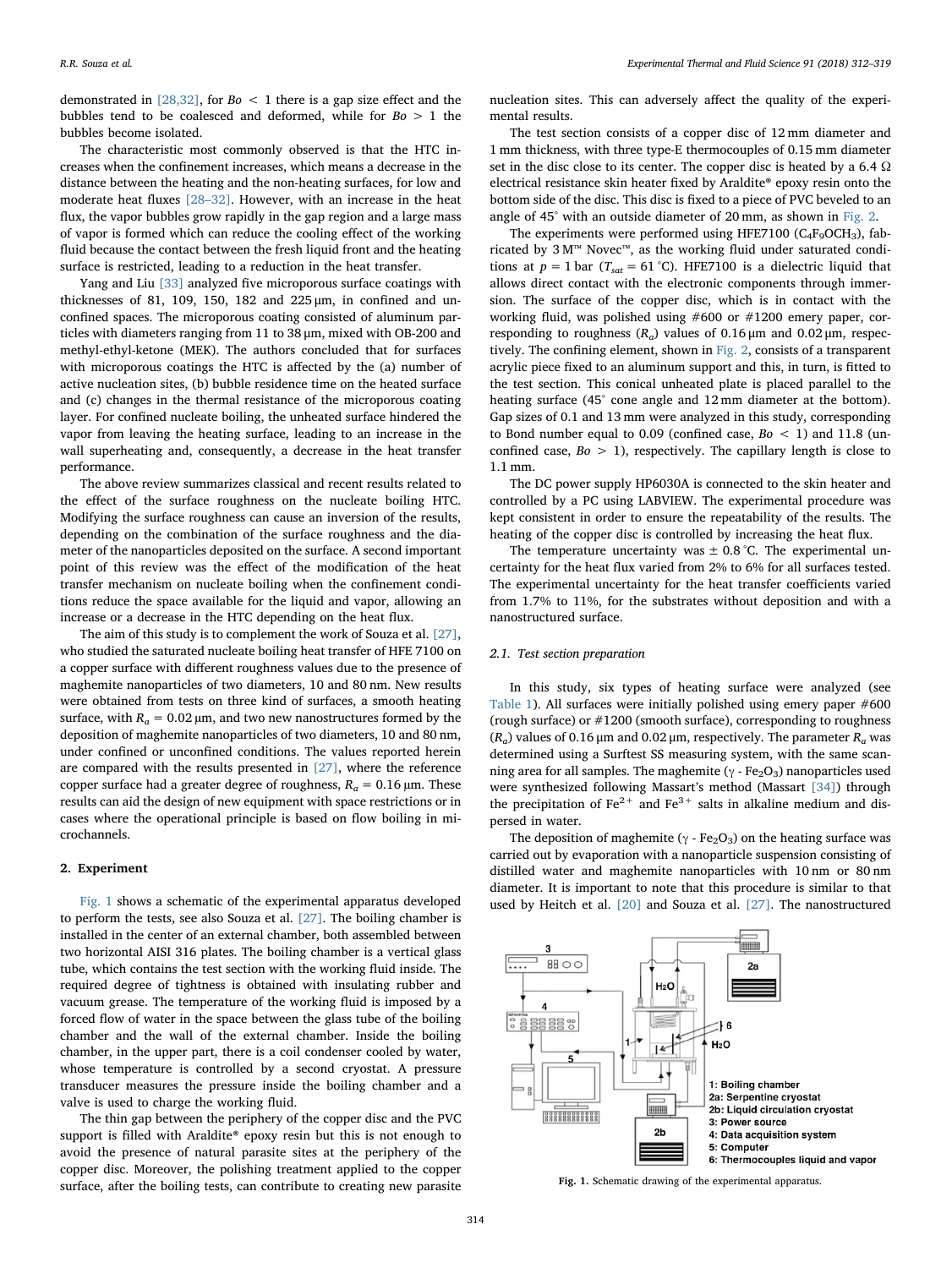<span id="page-3-0"></span>

surfaces were prepared with the same volumetric concentration of  $0.29$  g/l at pH = 2. In each case, a layer of suspension was firstly deposited onto the copper disc using a syringe. The surface is connected to a power source, which allows surface heating and consequent evaporation of the base fluid, leaving only the deposited nanoparticles.

#### 2.2. Characterization of samples

The characterization of the samples was carried out at the Materials Laboratory (LabMat) at the Federal University of Santa Catarina, Brazil, using the following techniques: scanning electron microscopy (SEM) to obtain structural and chemical information; the Surftest SS 401 model to obtain the average roughness  $(R_a)$  for each surface; and a goniometry OCA 20 from Dataphysics Company to measure the apparent static  $(\theta)$ , and advancing  $(\theta_a)$  and receding  $(\theta_r)$  contact angles. All samples showed complete wettability, thus, it was not possible to observe the contact angle hysteresis. This behavior was expected because HFE 7100 has a low surface tension value (around 0.013 N/m), i.e., it is a wellwetting fluid.

#### 2.3. Visualization of the boiling process

A visualization of the boiling process (lateral view), was obtained with a high speed PCO® camera, that captures 640 frames per second at the best resolution (1024  $\times$  1024). A special lighting distribution was applied using small LED lamps placed in front of the boiling chamber and at the opposite side of it [\[35\].](#page-7-13)

#### 3. Results

#### 3.1. Results for unconfined case

Two schemes for the mechanisms that characterize different regions of the nanostructured surface are presented in this section. Souza et al. [\[27\]](#page-7-5) observed an increase of around 55% in the HTC for a nanostructured surface with the deposition of nanoparticles of 10 nm diameter compared to the case where the surface was without deposition. However, for the surface nanostructured with nanoparticles of 80 nm diameter a 29% decrease in the HTC was observed. This behavior could be explained by considering a combination of different mechanisms, as shown in [Fig. 3.](#page-4-1)

[Fig. 3](#page-4-1) provides a scheme showing the different mechanisms acting on three different regions, as follows:

Region I: a plain surface with nanoparticle deposition that leads to an increase in the nucleation site density. In this region, even when the nanoparticle deposition on the surface is not uniform, for example, with Fig. 2. Scheme of the boiling chamber. (a) Test section and confining element are shown in detail in the inset and (b) thermocouples location in the copper disc.



 $(b)$ 

clusters, the porous surface provides a large amount of nucleation sites.

Region II: in this region the nanoparticle deposition diminishes the cavity radius, leading to an increase in the capillary effect (Ji et al. [\[25\]](#page-7-3)). A small pore size yields a large capillary pressure, resulting in a large liquid supply capability.

Region III: region characterized by nucleation sites with a larger pore size, which contribute to a low liquid flow resistance. The nanoparticles are sitting in the nucleation sites and multiplying them by splitting a single nucleation site into multiple ones.

The decrease in the HTC for the case with the deposition of larger nanoparticles could be explained by two effects: greater thermal resistance to boiling due to the thicker layer of nanoparticles and a reduced number of active sites due to the blocking of some sites. The scheme in [Fig. 4](#page-4-2) exemplifies this phenomenon.

In this case, the boiling mechanisms can be classified into the following regions:

Region I: a plain surface area with the deposition of nanoparticles. Due to a thicker nanoparticle layer, the thermal resistance to boiling will be higher than in the case without nanoparticle deposition.

Region II: in this region the nanoparticles sit in the nucleation sites and can block them, inhibiting the nucleation, causing a decrease in the active site density and, consequently, a decrease in the heat transfer coefficient.

Region III: In this region a higher degree of superheating may be required to obtain active nucleation sites.

Some researchers [\[26\]](#page-7-4) defend the idea that when the nanoparticle concentration is over a critical value, a thin nanoparticle film is formed on the surface, resulting in a reduction in both the effective surface area and the number of active cavities. However, as reported in [\[27\],](#page-7-5) for the same nanoparticle concentration it is possible to observe an increase or a decreasing in the HTC depending on the ratio between the roughness of the surface and the nanoparticle size, represented by the parameter SIP [\[24\]](#page-7-2).

[Fig.](#page-4-3) 5 shows the experimental results for the unconfined case and for smooth surfaces tested with the deposition of maghemite nanoparticles of 10 and 80 nm diameter (SS-NP10 and SS-NP80) and without deposition (SS), for which the roughness value is  $0.02 \,\mu\mathrm{m}$  [\(Table 1\)](#page-4-0). In this case, the HTC decreases for both nanoparticle diameters, with the largest decrease observed for the deposition of smaller nanoparticles (SS-NP10), that is, around 37% for  $q'' > 50$  kW/m<sup>2</sup>. This behavior could be better interpreted considering the value of the parameter SIP. For the smooth surface with the deposition of nanoparticles of 10 nm diameter (SS-NP10), the ratio between the surface roughness and the particle size is close to unity. Thus, the nanoparticles block the active nucleation sites and the boiling performance reaches the minimum value. Although this behavior is also observed for the rough surface, with the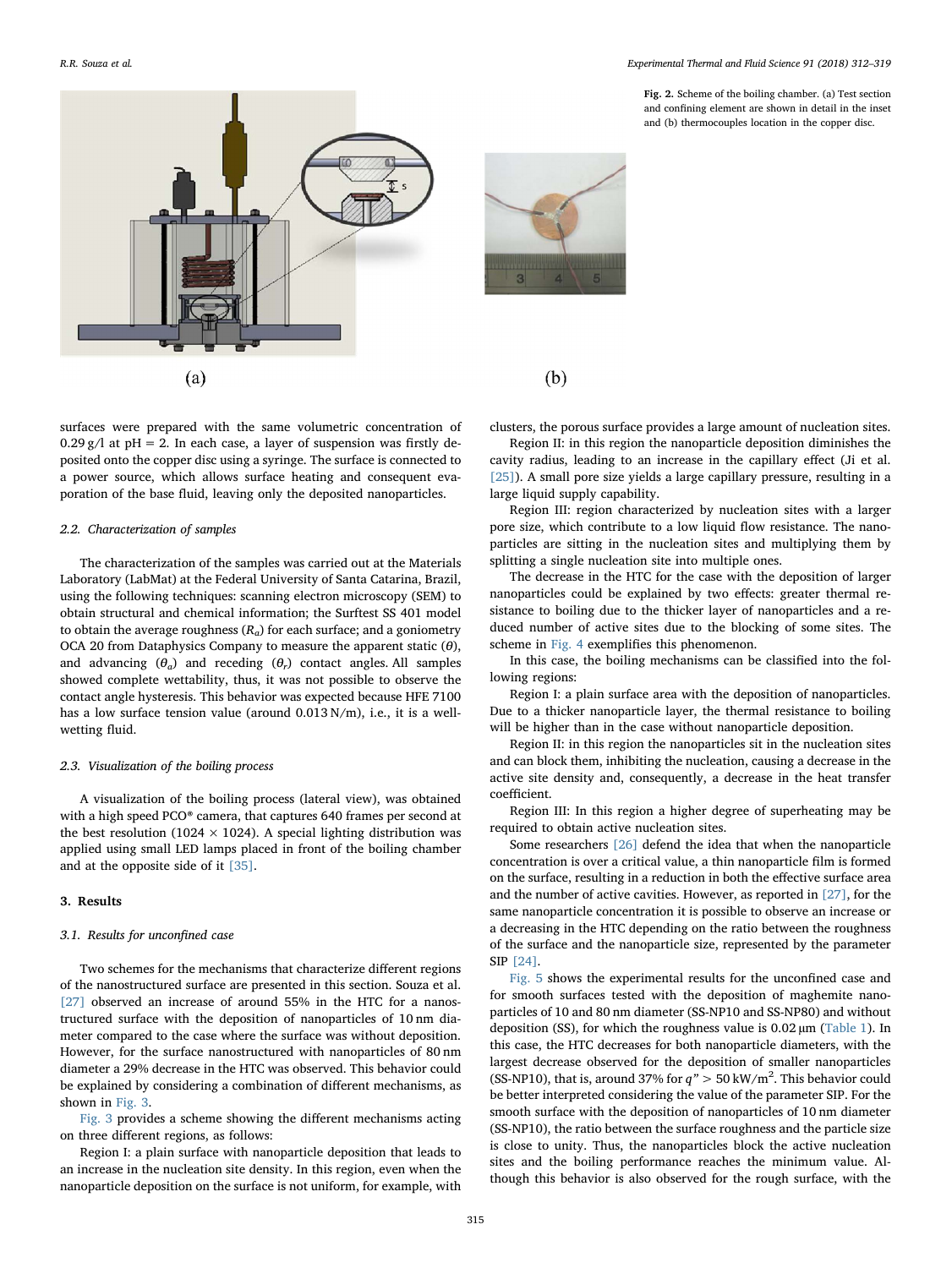#### <span id="page-4-0"></span>Table 1

Description of the heating surfaces tested in this study and in Souza et al. [\[27\]](#page-7-5).



<span id="page-4-1"></span>Fig. 3. Scheme to represent the different mechanisms acting on a rough surface with deposition of nanoparticles of 10 nm diameter.

R.R. Souza et al. *Experimental Thermal and Fluid Science 91 (2018) 312–319*

<span id="page-4-2"></span>

Fig. 4. Scheme showing the deposition of nanoparticles of 80 nm diameter on a rough surface.

<span id="page-4-3"></span>

Fig. 5. Heat transfer coefficient, for unconfined case, as a function of heat flux for SS-NP10, SS-NP80 and SS.

<span id="page-4-4"></span>

 $\times$ RS-NP10 RS  $\bullet$ SS OSS-NP80  $\bullet$ RS-NP80 ASS-NP10

Fig. 6. Boiling curves for unconfined case and for SS, RS, RS-NP10, RS-NP80, SS-NP10, and SS-NP80 ((a), (b) and (e) data points from [\[1\]](#page-6-0)).

<span id="page-4-5"></span>

Fig. 7. Heat transfer enhancement ratio as a function of heat flux, for the smooth and rough surfaces and for unconfined case.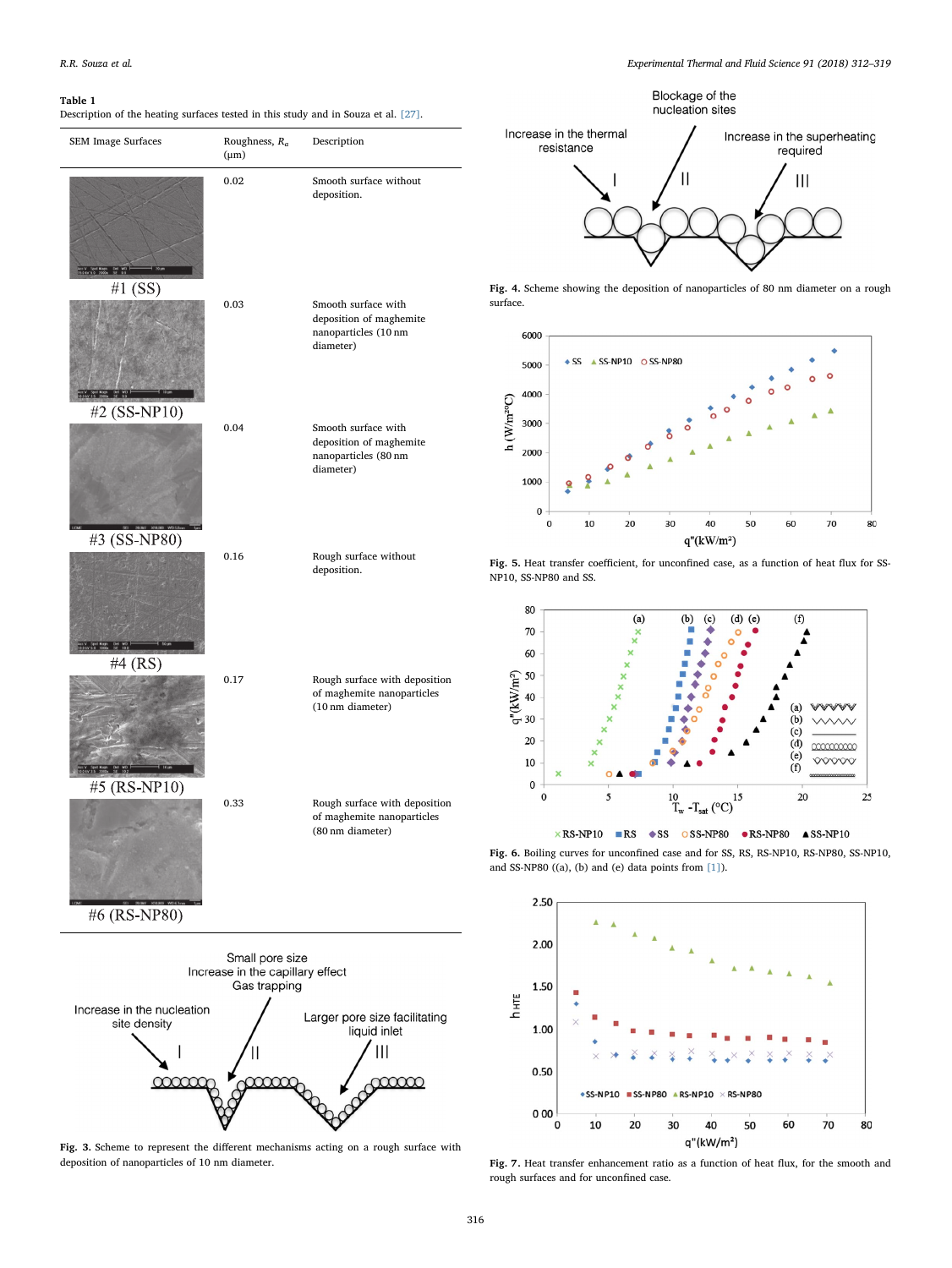<span id="page-5-1"></span>

Fig. 8. Comparison between heated smooth surface without deposition and maghemitenanostructured surfaces with 10 nm and 80 nm diameter, for the confined case.

<span id="page-5-0"></span>



(b) SS-NP10



(c) SS-NP80

Fig. 9. Lateral views of the boiling process for smooth surfaces and for  $q'' = 40 \text{ kW/m}^2$ , for the confined case.

<span id="page-5-2"></span>

×RS-NP10 OSS-NP80 ■RS ORS-NP80 ASS-NP10 +SS

Fig. 10. Boiling curves for confined case and for SS, RS, RS-NP10, RS-NP80, SS-NP10, and SS-NP80.

deposition of nanoparticles of 80 nm diameter (RS-NP80), its effect is weaker because the nanoparticles are too small to block the nucleation sites completely.

[Fig. 6](#page-4-4) gives the boiling curves for the unconfined case and for all surfaces tested in this study, and the previous results reported in [\[27\]](#page-7-5) are also plotted, the latter being represented by the experimental data

of curves (a), (b) and (e).

Narayan et al. [\[24\]](#page-7-2) observed an increase in the HTC when the average particle size was much lower than the surface roughness, as shown in this study for RS-NP10. According to the authors, when the ratio between the surface roughness,  $R_{a}$ , and the particle size,  $d_{p}$ , is much higher than unity (in their study this ratio was equal to 10.4) the enhancement in the heat transfer is greater. This behavior can be observed in [Fig. 9.](#page-5-0) The highest HTC occurs for the case where the ratio between the surface roughness and nanoparticle diameter is 16.

In order to show more clearly the effect of the interaction between nanoparticle deposition and the surface roughness on the enhancement/deterioration of the HTC, the experimental results for unconfined case were evaluated using the heat transfer enhancement ratio  $(h_{HTE})$ , given by

$$
h_{HTE} = \frac{h_{coated}}{h_{uncoated}}
$$
 (3)

where  $h_{coated}$  is the heat transfer coefficient of the nanocoated surfaces, and  $h_{uncoded}$  is the HTC of the uncoated surfaces (smooth - SS and rough – RS surfaces). In [Fig. 7](#page-4-5), the  $h_{HTE}$  behavior has the same trend presented in the [Fig. 6](#page-4-4), i.e., the HTC increases as the surface interaction parameter (SIP) is higher than 1.

In summary, the HTC varies considerably with the relation between surface roughness and nanoparticles size deposited on the heating surface, as follows:

For rough surfaces: the heat transfer increases with the surface deposition of smaller nanoparticles (55%) and decreases for the surface deposition of greater nanoparticles (29%).

For smooth surfaces: the heat transfer decreases for both nanoparticle sizes deposited on the heating surface, being highest for the nanoparticles with the smaller diameter (37%).

### 3.2. Results for confined case

An enhancement in the HTC of around 145% was observed by Souza et al. [\[27\]](#page-7-5) for heat fluxes lower than  $30 \text{ kW/m}^2$  and for a heated surface with the deposition of maghemite nanoparticles of 10 nm diameter over a rough surface with  $R_a = 0.16 \,\mu\text{m}$ . This could be explained by an increase in the number of active nucleation sites on the surface. The residence time of the vapor bubbles in the gap promotes the coalescence and deformation of the vapor bubbles, leading to the evaporation of a thin liquid film, present between the heated surface and the base of the deformed bubble. However, as the heat flux increases the vapor bubbles grow rapidly on the heating surface, creating a mass of vapor, which inhibits the cooling effect and initiates the dryout phenomenon.

Due to the technical limitations of the heating system, only the beginning of dryout heat flux for the confined case was obtained.

[Fig. 8](#page-5-1) shows the effect of gap size on the HTC, for smooth surfaces with and without nanoparticle deposition. In this case, the surface with the deposition of larger nanoparticles showed different behavior, depending on the heat flux value: for  $q'' < 40 \text{ kW/m}^2$ , an increase in the heat transfer was observed, whereas for heat fluxes higher than this value a decrease in the HTC occurred, indicating the beginning of dryout.

The authors suggest that the mechanism responsible for the high HTC, for the smooth surface with the deposition of nanoparticles of 80 nm diameter, could be an increase in the surface area of a liquid film.

It is interesting to compare the results shown in [Figs. 5 and 8.](#page-4-3) When boiling occurred under confinement, there was enhancement of the heat transfer coefficient for the two nanostructured surfaces. For example, with a heat flux of  $40 \text{ kW/m}^2$ , the HTC for the surface with the deposition of nanoparticles of 10 nm of diameter ( $SIP = 3$ ) increased by 31%, from 2100 to 2750 kW/m<sup>2</sup> °C, and for the deposition of nanoparticles of 80 nm (SIP =  $0.5$ ) this value increased by 100%, from 3400 to 5500 kW/m<sup>2</sup> °C. However, for the cases without deposition, the HTC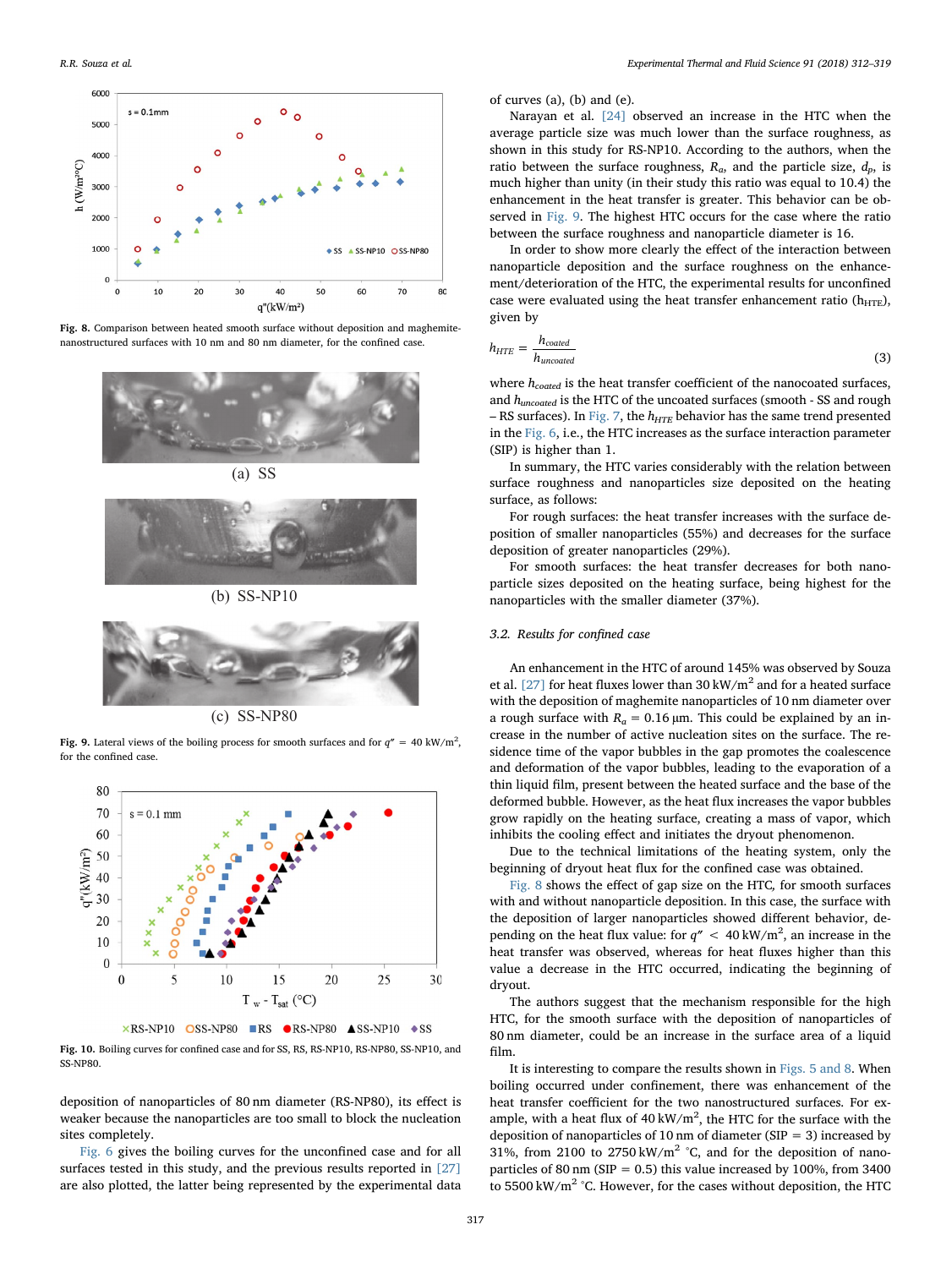decreased by 21%, from 3500 to 2750 kW/m<sup>2</sup> °C. These results also demonstrate that the parameter SIP is not suitable for the interpretation of the experimental results for confined boiling.

The use of a high-speed camera aids in understanding the effect of the gap size on the three smooth surfaces tested (see [Fig. 9](#page-5-0)a–c). The smooth surface presents smaller nucleation sites due to the lower roughness. In this case, when the nucleation sites are activated the vapor bubble diameter is reduced and the effect of the gap size is minimal. This is because the coalescence of the vapor bubbles is not intensified, as can be seen in [Fig. 9b](#page-5-0). It is important to note that the average surface roughness is of the same magnitude as the smaller nanoparticle diameter. Therefore, the deposition of nanoparticles on the heating surface blocks the majority of nucleation sites, hindering the growth of the vapor bubbles and the coalescence effect.

Also, in [Fig. 9c](#page-5-0), it is possible to note that the effect of the gap size is important due the fact that the surface roughness is smaller than the nanoparticle size. In this case, coalesced bubbles are seen leaving the channel, and after the departure of a coalesced bubble a front of cold liquid enters in the gap and cools the surface, increasing the heat transfer to  $q'' = 45 \text{ kW/m}^2$ . Furthermore, the intensification of the heat transfer for SS-NP80 can be explained by an increase in the area covered by the liquid film together with an intensification of the vaporization in the meniscus formed between nanoparticles of greater diameter and the smooth heating surface.

[Fig. 10](#page-5-2) shows the boiling curves for the confined case and for all surfaces tested in this study, and allows a comparison with the results obtained by [\[27\].](#page-7-5) For RS-NP10, SS-NP80 and RS, the experimental points are shifted to the left compared with the other cases, characterizing an enhancement in the heat transfer. For these surfaces, the effect of the gap size is important, as explained earlier.

The decrease in the heat transfer coefficient for SS, RS-NP80 and SS-NP10 shows that these surfaces have less active nucleation sites and a higher thermal resistance to boiling.

#### 4. Conclusions

An experimental analysis of the confined and unconfined nucleate boiling of saturated HFE7100, for surfaces with different roughness values and the deposition of nanoparticles with different sizes (but with the same volumetric concentration,  $0.29$  g/l), was carried out. The main conclusions are:

The HTC is dependent on the ratio between the surface roughness  $(R_a)$  and the nanoparticle diameter, that is, the parameter SIP introduced by Narayan et al. [\[24\]](#page-7-2), rather than directly on these two variables considered individually. This is attributed to the interaction of different effects: an increase in the nucleation site density, a decrease in the cavity radius leading to an increase in the capillary effect and a lower thermal resistance.

The decrease in the HTC for the nanostructured cases and for surfaces with an SIP close to 1 is around 37%. This behavior can be explained by the blockage of nucleation sites and the need for a greater degree of superheating in order to activate the nucleation sites.

For confined boiling, with  $s = 0.1$  mm, the heat transfer coefficient increases by 100% for heat flux values close to  $40 \text{ kW/m}^2$  and for a smooth surface ( $R_a = 0.02 \,\mu m$ ) with the deposition of maghemite nanoparticles of 80 nm diameter. However, this enhancement is cancelled for higher heat fluxes, such as  $60 \,\mathrm{kW/m^2}$ . For heat flux values higher than 40 kW/m<sup>2</sup>, there is a decrease in the HTC due to the creation of a large mass of vapor that inhibits the cooling effect in the gap, leading to the development of the dryout phenomenon.

The effect of confinement in the case of the smooth surface, at a heat flux of 40 kW/m<sup>2</sup>, on the boiling HTC was increases of 31% and 100% for the cases with the deposition of nanoparticles of 10 nm and 80 nm, respectively. However, for the cases without deposition the HTC decreased by 21%. To the best of our knowledge, these results are published for the first time herein. The smooth surface presents smaller

nucleation sites and when these are activated the vapor bubble diameter is reduced and the effect of the gap size is minimal.

For the smooth surface with the deposition of nanoparticles of 80 nm,  $R_a \ll d_p$  and there are coalesced bubbles leaving the channel. Thus, after the departure of a coalesced bubble a front of cold liquid enters in the channel and cools the surface, improving the heat transfer. Furthermore, the intensification of the heat transfer in this case could be explained by an increase in the area covered by the liquid film added and the intensification of vaporization in the meniscus formed between nanoparticles of greater diameter and the smooth heating surface.

The nanoparticle adhesion on the heating surface plays a more important role in the confined boiling process that the surface roughness.

#### Acknowledgments

The authors gratefully acknowledge the support of Coordination for the Improvement of Higher Education Personnel – CAPES (PROENG and NANOBIOTEC Projects), National Counsel of Technological and Scientific Development of Brazil – CNPq, and Prof. Maria de Fátima da Silva and Mr. Marcelo Parise from NFA/Instituto de Física/ Universidade de Brasília for supplying the nanofluids. The authors also extend their gratitude to Mr. André Oliveira for his important contribution to the laboratory work.

#### References

- <span id="page-6-0"></span>[1] C.H. Wang, V.K. Dhir, Eff[ect of surface wettability on active nucleation site density](http://refhub.elsevier.com/S0894-1777(17)30335-7/h0005) [during pool boiling of water on a vertical surface, J. Heat Transfer 115 \(1993\)](http://refhub.elsevier.com/S0894-1777(17)30335-7/h0005) 659–[669.](http://refhub.elsevier.com/S0894-1777(17)30335-7/h0005)
- <span id="page-6-1"></span>[2] [B.B. Mikic, W.M. Rohsenow, A new correlation of pool boiling data including the](http://refhub.elsevier.com/S0894-1777(17)30335-7/h0010) eff[ect of heating surface characteristics, Trans. ASME, J. Heat Transfer 91 \(1969\)](http://refhub.elsevier.com/S0894-1777(17)30335-7/h0010) 245–[250.](http://refhub.elsevier.com/S0894-1777(17)30335-7/h0010)
- <span id="page-6-2"></span>[3] [P.J. Berenson, Experiments on pool boiling heat transfer, Int. J. Heat Mass Transfer](http://refhub.elsevier.com/S0894-1777(17)30335-7/h0015) [5 \(1962\) 985](http://refhub.elsevier.com/S0894-1777(17)30335-7/h0015)–999.
- <span id="page-6-3"></span>[4] M.G. Kang, Eff[ect of surface roughness on pool boiling heat transfer, Int. J. Heat](http://refhub.elsevier.com/S0894-1777(17)30335-7/h0020) [Mass Transfer 43 \(2000\) 4073](http://refhub.elsevier.com/S0894-1777(17)30335-7/h0020)–4085.
- <span id="page-6-4"></span>[5] [V.K. Dhir, Boiling heat transfer, Annu. Rev. Fluid Mech. 30 \(1998\) 365](http://refhub.elsevier.com/S0894-1777(17)30335-7/h0025)–401.
- <span id="page-6-5"></span>[6] [B.J. Jones, J.P. McHale, S.V. Garimella, The in](http://refhub.elsevier.com/S0894-1777(17)30335-7/h0030)fluence of surface roughness on [nucleate pool boiling heat transfer, J. Heat Transfer 131 \(12\) \(2009\) 121009.](http://refhub.elsevier.com/S0894-1777(17)30335-7/h0030)
- <span id="page-6-6"></span>[7] [G. Wallis, One Dimensional Two-Phase Flow, McGraw-Hill Inc., 1969.](http://refhub.elsevier.com/S0894-1777(17)30335-7/h0035)
- <span id="page-6-7"></span>[8] B. Mehta, S. Khandekar, Two-phase closed thermosyphon with nanofluids, in: 14th International Heat Pipe Conference (14th IHPC), Florianópolis, SC, Brazil, April 22–27, 2007.
- <span id="page-6-8"></span>[9] [J.P. McHale, S.V. Garimella, Bubble nucleation characteristics in pool boiling of a](http://refhub.elsevier.com/S0894-1777(17)30335-7/h0045) [wetting liquid on smooth and rough surfaces, Int. J. Multiphase Flow 36 \(2010\)](http://refhub.elsevier.com/S0894-1777(17)30335-7/h0045) 249–[260.](http://refhub.elsevier.com/S0894-1777(17)30335-7/h0045)
- <span id="page-6-9"></span>[10] V.K. Dhir, Phase change heat transfer-a perspective for the future, in: Rohsenow Symposium, Massachusetts Institute of Technology, 2003.
- <span id="page-6-10"></span>[11] C.T. Avedisian, Phase change heat transfer - a perspective for the Future: Response to Professor K. Dhir. Rohsenow Symposium., Massachusetts Institute of Technology, 2003. (<http://web.mit.edu/hmtl/www/rohsenowsymposium.html>).
- <span id="page-6-11"></span>[12] D. Wen, Infl[uence of nanoparticles on boiling heat transfer, Appl. Therm. Eng. 41](http://refhub.elsevier.com/S0894-1777(17)30335-7/h0060) [\(2012\) 2](http://refhub.elsevier.com/S0894-1777(17)30335-7/h0060)–9.
- <span id="page-6-12"></span>[13] [Z. Shahmoradi, N. Etesam, M.N. Esfahany, Pool boiling characteristics of nano](http://refhub.elsevier.com/S0894-1777(17)30335-7/h0065)fluid on fl[at plate based on heater surface analysis, Int. Commun. Heat Mass Transfer 47](http://refhub.elsevier.com/S0894-1777(17)30335-7/h0065) [\(2013\) 113](http://refhub.elsevier.com/S0894-1777(17)30335-7/h0065)–120.
- <span id="page-6-13"></span>[14] [A. Rainho Neto, J.L.G. Oliveira, J.C. Passos, Heat transfer coe](http://refhub.elsevier.com/S0894-1777(17)30335-7/h0070)fficient and critical heat fl[ux during nucleate pool boiling of water in the presence of nanoparticles of](http://refhub.elsevier.com/S0894-1777(17)30335-7/h0070) [alumina, maghemite and CNTs, Appl. Therm. Eng. 111 \(2017\) 1493](http://refhub.elsevier.com/S0894-1777(17)30335-7/h0070)–1506.
- <span id="page-6-14"></span>[15] H.D. Kim, M.H. Kim, Eff[ect of nanoparticle deposition on capillary wicking that](http://refhub.elsevier.com/S0894-1777(17)30335-7/h0075) influences the critical heat flux in nanofl[uids, Appl. Phys. Lett. 91 \(2007\).](http://refhub.elsevier.com/S0894-1777(17)30335-7/h0075)
- <span id="page-6-15"></span>[16] I.C. Bang, S.H. Chang, Boiling heat transfer performance and phenomena of  $Al_2O_3$  – water nanofl[uids from a plain surface in a pool, Int. J. Heat Mass Transfer 48 \(2005\)](http://refhub.elsevier.com/S0894-1777(17)30335-7/h0080) 2407–[2419.](http://refhub.elsevier.com/S0894-1777(17)30335-7/h0080)
- <span id="page-6-16"></span>[17] S.M. Kwark, M.Amaya, S.M. You, Pool Boiling heat transfer characteristics of nanocoating in various working fluids, in: 27th IEEE SEMI-THERM Symposium, San Jose, CA USA, 2011, pp. 146–154.
- <span id="page-6-17"></span>[18] M.A. Kedzierski, Eff[ect of CuO nanoparticle concentration on R134a/lubricant pool](http://refhub.elsevier.com/S0894-1777(17)30335-7/h0090)[boiling heat transfer, J. Heat Transfer-Trans. ASME 131 \(2009\).](http://refhub.elsevier.com/S0894-1777(17)30335-7/h0090)
- <span id="page-6-18"></span>[19] S.B. White, A.J. Shih, K.P. Pipe, Eff[ects of nanoparticle layering on nano](http://refhub.elsevier.com/S0894-1777(17)30335-7/h0095)fluid and base fl[uid pool boiling heat transfer from a horizontal surface under atmospheric](http://refhub.elsevier.com/S0894-1777(17)30335-7/h0095) [pressure, J. Appl. Phys. 107 \(2010\) 114302.](http://refhub.elsevier.com/S0894-1777(17)30335-7/h0095)
- <span id="page-6-19"></span>[20] [L.V. Heitich, J.C. Passos, E.M. Cardoso, M.F. da Silva, A.N. Klein, Nucleate boiling](http://refhub.elsevier.com/S0894-1777(17)30335-7/h0100) [of water using nanostructured surfaces, J. Brazilian Soc. Mech. Sci. Eng. 36 \(2014\)](http://refhub.elsevier.com/S0894-1777(17)30335-7/h0100) 181–[192.](http://refhub.elsevier.com/S0894-1777(17)30335-7/h0100)
- <span id="page-6-20"></span>[21] [S. Jun, S. Sinha-Ray, A.L. Yarin, Pool boiling on nano-textured surfaces,](http://refhub.elsevier.com/S0894-1777(17)30335-7/h0105)